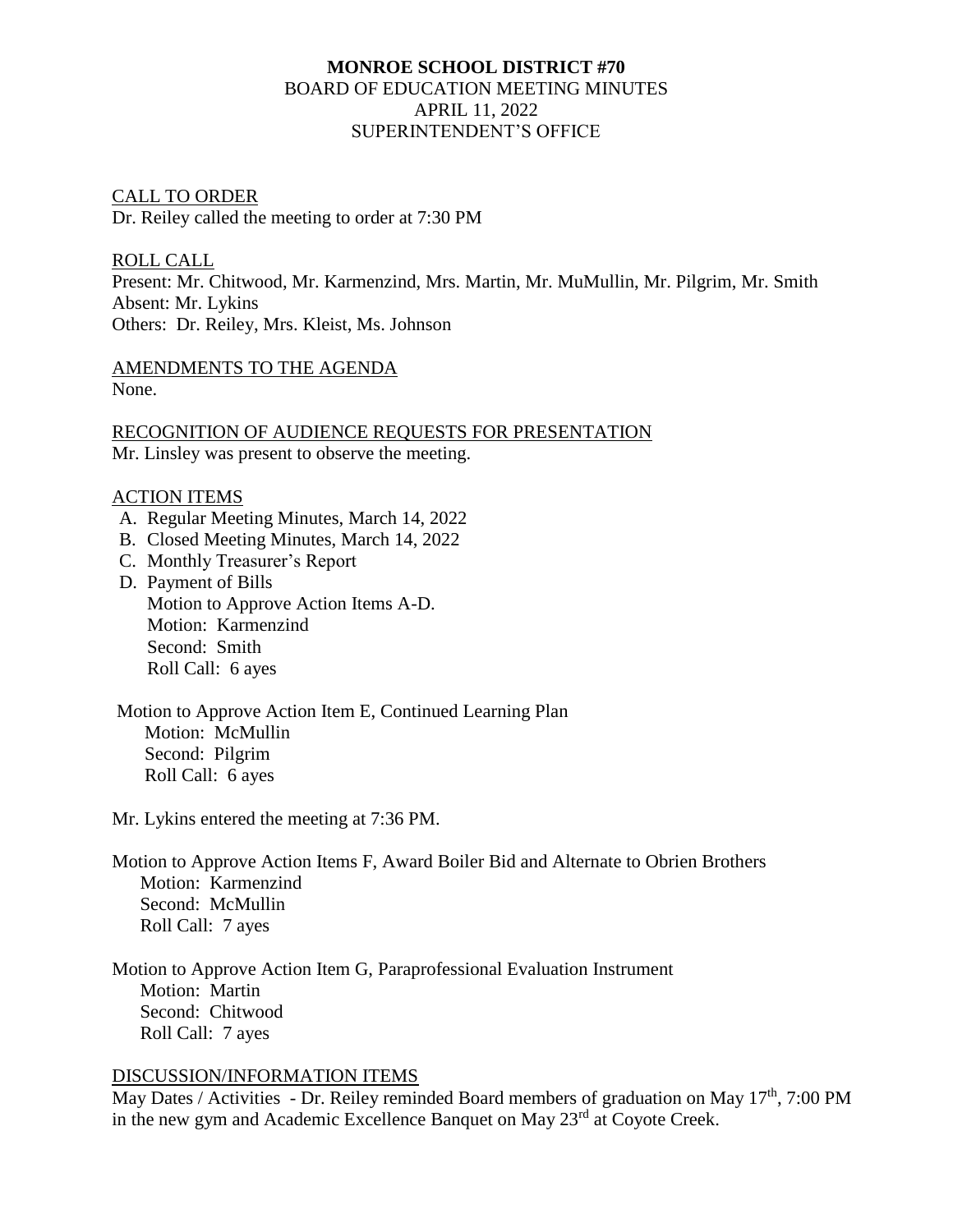Outdoor Learning Spaces - The picnic tables are located at the back of the building, along the new gym. We are looking to extended the concrete area on the east side, outside of Mrs. Lykins room to accommodate the picnic tables. They will be used for instructional purposes.

Open Positions – We currently have the following open positions: Jr. High Math,  $6<sup>th</sup>$  grade, Head Softball, Assistant Softball, Assistant Girls Basketball, Student Council. They have all been posted internally. We will post on Facebook this week also.

Negotiations – Dr. Reiley will contact Board members and the Union Committee members regarding options for meeting dates.

ISBE Waiver Requests – Next year is the last year of the 5-year waiver for free tuition for staff. We will look to renew this waiver. We are also looking to apply for a waiver for reduced tuition for out of district students. The Board would review and have the final approval for any new potential students.

School Maintenance Grant Items – We recently received \$50,000 in grant funds. We are looking at bids for 12 new doors and 39 lock sets. The first quote seemed high. Dr. Reiley will be looking at more bids.

Monthly Reports – The Board reviewed the following reports:

- 1. Monthly Budget Summary Report
- 2. On-Line Funds Report
- 3. Activity Fund Report
- 4. Revolving Fund Report
- 5. Enrollment Report

Superintendent's Report – For the 2022-2023 school year, the registration fees will remain the same. The Board will review fees and possibly adjust registration fees and/or add technology fees. We are also looking to revise the registration process and residency paperwork.

Board members discussed the possibility of a Monroe gathering for former teachers, staff, and students. Further discussion needs to take place.

CLOSED SESSION - Dr. Reiley asked for a motion in Open Session to move to closed Session for the purpose of discussing litigation, staff grievance, student discipline, Board self- evaluation, negotiations, and the appointment, employment, or dismissal of an employee or officer. He started that **NO FORMAL ACTION MAY BE TAKEN** on any of these matters until the Board returns to Open Session.

 Time: 8:01 PM Motion: Karmenzind Second: Lykins Roll Call: 7 ayes

The Board returned to Open Session at 8:55 PM.

## ACTION ITEMS RESULTING FROM CLOSED SESSION

Motion to Approve the One Year Principal Contract for Carrie Kleist Motion: Karmenzind Second: Martin Roll Call: 7 ayes